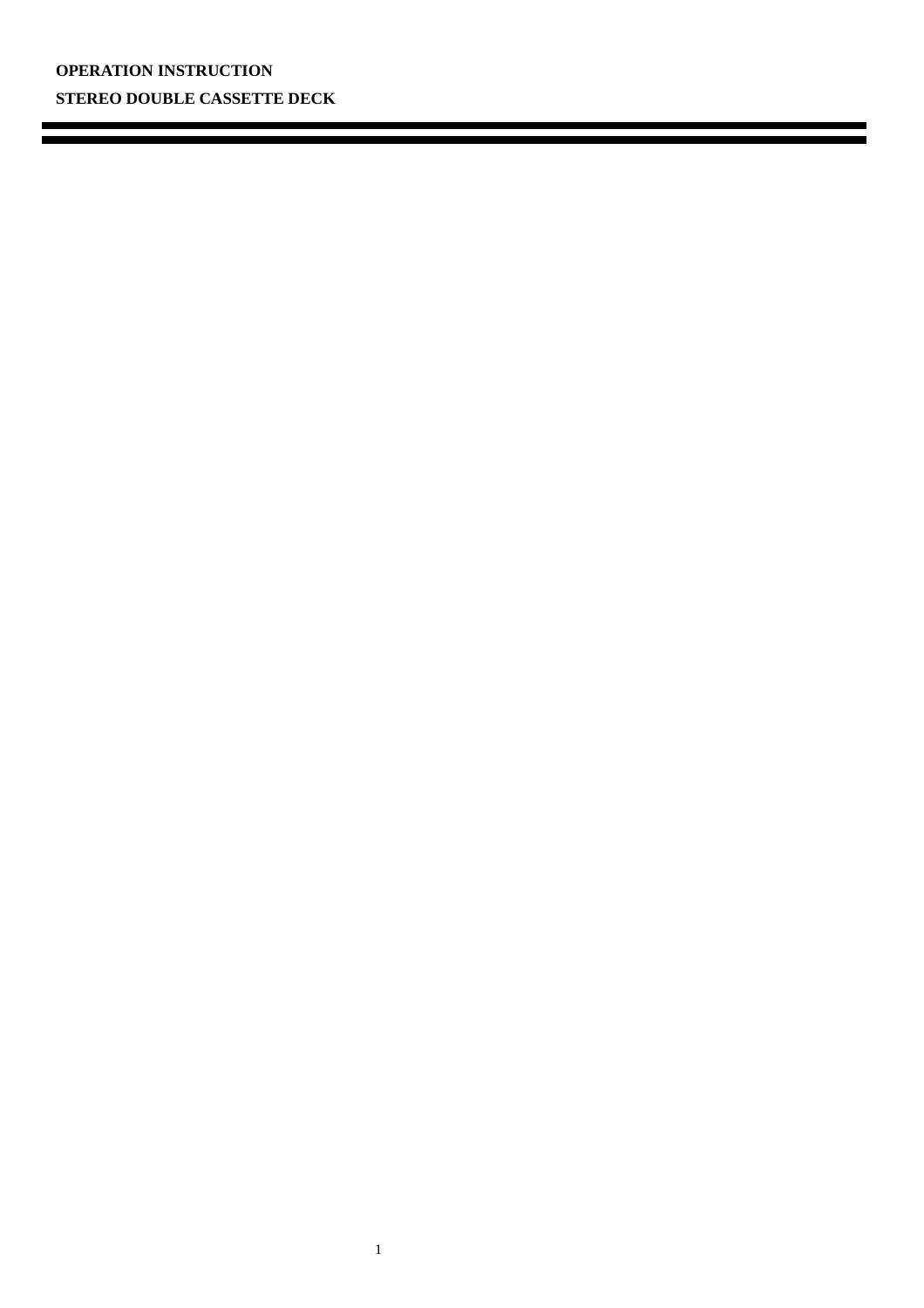#### **PRECAUTIONS**

Thank you for purchasing this product. Taking time to read these operating instructions carefully before use will acquaint you fully with all its features and help ensure optimum performance.

- l The safety and operation instructions should be retained for future reference.
- l Heed warning—Comply with all the warnings on the product and in the operation instructions.
- l In order to simplify the explanation, illustrations may sometimes differ from the originals.

**CAUTION RISK OF ELECTRIC SHOCK DO NOT OPEN CAUTION: TO REDUCE THE RISK OF ELECTRIC SHOCK, DO NOT REMOVE COVER(OR BACK) NO USER-SERVICEABLE PARTS INSIDE. REFER SERVICING TO QUALIFIED SERVICE PERSONNEL.**

 The lightning flash with arrowhead symbol, within an equilateral triangle, is intended to alert the user to the presence of un-insulated "dangerous voltage" within the product's enclosure that may be of sufficient magnitude to constitute a risk of electric shock to persons.

 The exclamation point within an equilateral triangle is intended to alert the user to the presence of important operating and maintenance (servicing) instructions in the literature accompanying the appliance.

**WARNING**: To prevent fire or shock hazard, do not expose the unit to rain or moisture. Never place cans of beer, soda, glasses of water or anything wet near or on top of the unit!

# **Power plug**

- l When disconnecting the power cord from the power outlet, always take hold of the plug, and not the wire, and pull free.
- l Never connect or disconnect the power plug with wet hands since you may receive an electric shock.
- l Remember to disconnect the power plug from the power outlet when you do not intend to use the unit for a prolonged period of time.
- l Do not defeat the safety purpose of the polarized or grounding-type plug.If the provided plug does not fit into your outlet, consult an electrician for replacement of the obsolete outlet.



# **Do not remove the case and bottom panel**

 Any inspections or adjustments inside the unit may lead to malfunctions and electric shocks. Do not touch any of the inside parts.



#### **Ventilation warning**

 Do not block any ventilation openings. Install in accordance with the manufacturer's instructions. The normal ventilation of the product shall not be impeded for intended use.



#### **Installation precautions**

Do not use this apparatus near water.

- l Do not install near any heat sources such as radiators, heat registers, stoves, or other apparatus (including amplifiers) that produce heat.
- l This product should be kept away from direct contact with liquids.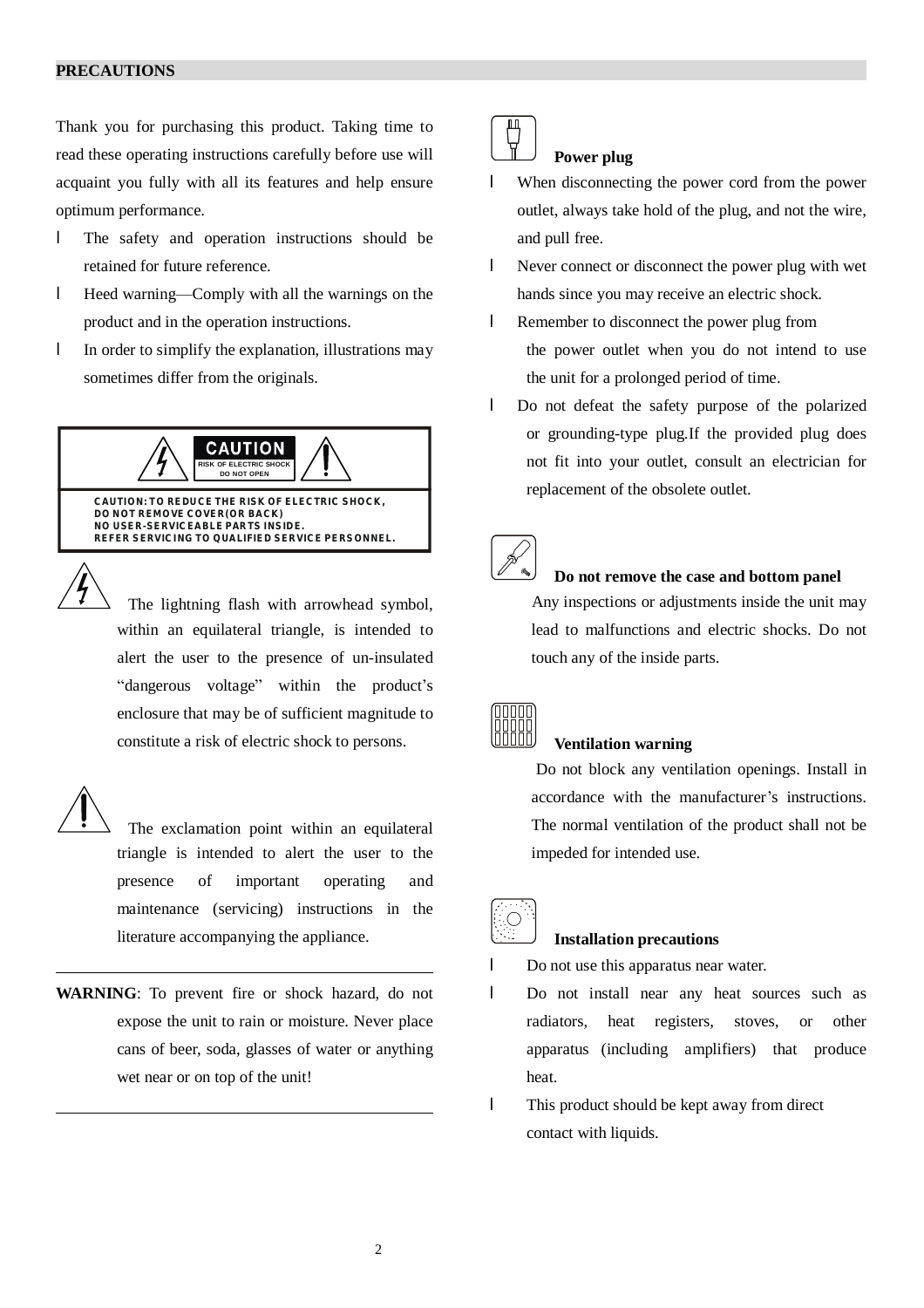# **Do not wipe with thinners**

Wipe the panels and case from time to time with soft dry cloth. Using any kind of thinner, alcohol or volatile liquid will mar the surface, cause blotching on the exterior and erase the markings and should therefore be avoided. Do not use insecticide sprays in the vicinity.

#### **Dripping warning**

The apparatus shall not be exposed to dripping or splashing and that no objects filled with liquids, such as vases, shall be placed on the apparatus.

#### **Positioning**

Use only the cart, stand, tripod, bracket or table specified by the manufacturer, or sold with the apparatus. When a cart is used, use caution when the cart/apparatus



combination to avoid injury from tip-over.

#### **Attachment/accessories**

Only use attachment/accessories specified by the manufacturer.

#### l **Power cord protection**

Protect the power cord from being walked on or pinched particularly at plugs, convenience receptacles, and the point where they exit from the apparatus.

# l **Power Sources**

This product should be connected to a power supply only of the type described in these operating instructions, or as marked on the unit.

# l **Internal/External Voltage Selectors**

Internal or external voltage selector switches, if any, should only be reset and re-equipped with a proper plug for alternative voltage by a qualified service technician. Do not attempt to alter this yourself.

#### **Servicing**

Refer all servicing to qualified service personnel. Servicing is required when the apparatus has been damaged in any way, such as power-supply cord or plug is damaged, liquid has been spilled or objects have fallen into the apparatus, the apparatus has been exposed to rain or moisture, does not operate normally, or has been dropped.

# **SERVICE INSTRUCTIONS**

- Disconnect power cord before servicing
- Replace critical components  $\angle \Box$  only with factory parts or recommended equivalents
- For AC line powered units Before returning repaired unit to user, use an ohmmeter to measure from both AC plug blades to all exposed metal parts. The resistance should be more than 100,000 ohms.

# **DANGER:**

INVISIBLE LASER RADIATION WHEN OPEN AND INTERLOCK FAILED OR DEFEATED. AVOID DIRECT EXPOSURE TO BEAM. USE OF CONTROLS OR ADJUSTMENTS OTHER THAN THOSE SPECIFIED HEREIN MAY RESULT IN HAZARDOUS RADIATION EXPOSURE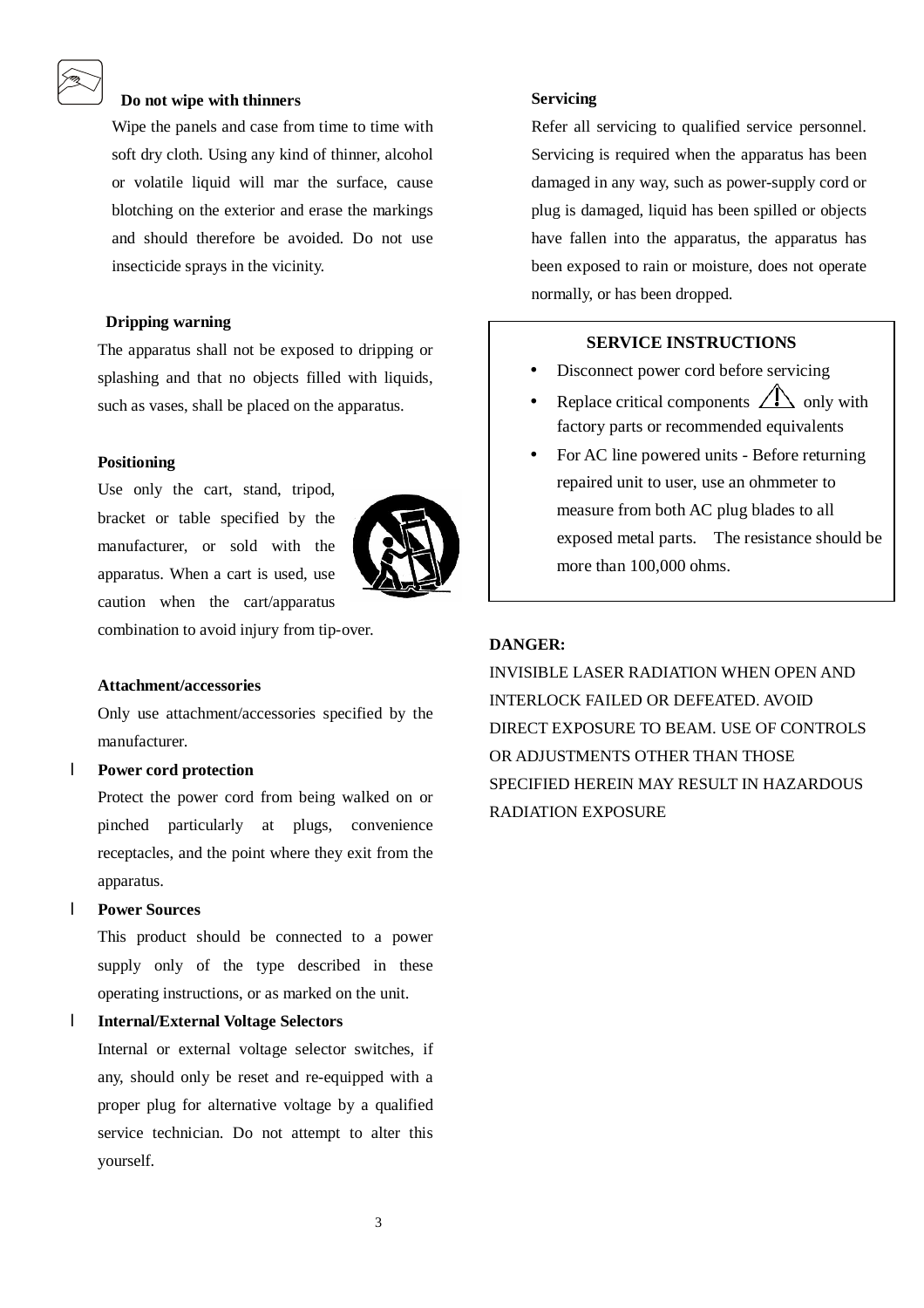# **PANEL INFORMATION**



# **1. POWER BUTTON**

Use this button to turn the unit on and off. If the unit is not being used for a prolonged period of time, please also remove the AC plug from the power socket.

# **2. CASSETTE HOLDER**

 Insert your cassette into either of these two holders. The holders may be opened by pressing the corresponding [STOP/EJECT] button (13). Please note that both decks can be used for playback but only deck B can be used for recording/dubbing.

# **3. DISPLAY**

- The display will help you keep track of audio levels and the features which have been engaged.
	- **PEAK LEVEL INDICATOR** The meters indicate the audio level during recording and playback.
	- \* **REC**  lights when deck B is recording or in record-pause mode
	- **HI SP DUB** lights when high-speed dubbing mode is engaged
	- **PLAY Cr02** lights when Play Cr02 function is engaged
	- **REC Cr02** lights when Rec Cr02 function is engaged

# **4. TAPE COUNTER AND [RESET] BUTTON**

The tape counter indicates the tape position when playing or recording tapes (deck B only). To reset the counter, press the [RESET] button.

# **5. REC LEVEL KNOB**

Use this knob to adjust the recording level when recording external sources to deck B.

**6. [PLAY Cr02] BUTTON** 

This feature should be set depending on the kind of tape you are playing. When using normal tapes, this feature should be turned off ("PLAY Cr02" not lit on the display). When using Cr02 tapes, these features should be turned on ("PLAY Cr02" is lit on the display).

# **7. [DUBBING] BUTTON**

 Press this button if you would like to dub a tape from deck A to a tape in deck B ("DUBBING" will light on the display).

# **8. [HI SPEED DUBBING] BUTTON**

Press this button to enable high-speed dubbing ("HIGH SPEED" will light on the display). Press again to disable high-speed dubbing.

**9. REC Cr02 BUTTON**

Turn this feature on when recording to a Cr02 tape on deck B ("REC Cr02" is lit on the display).

- **10. [PLAY]**
- Press to play the tape on the corresponding deck.
- **11. [REWIND]**
- Press to rewind the tape on the corresponding deck.

# **12. [FAST FORWARD]**

- Press to fast forward the tape on the corresponding deck.
- **13. [STOP/EJECT]**
- Press to stop the tape on the corresponding deck. When stopped, press again to open the cassette holder.
- **14. [PAUSE]**
- Press to pause the tape on the corresponding deck. Press again to resume playback.
- **15. [RECORD]**

Press this button in conjunction with the [PLAY] button to begin recording.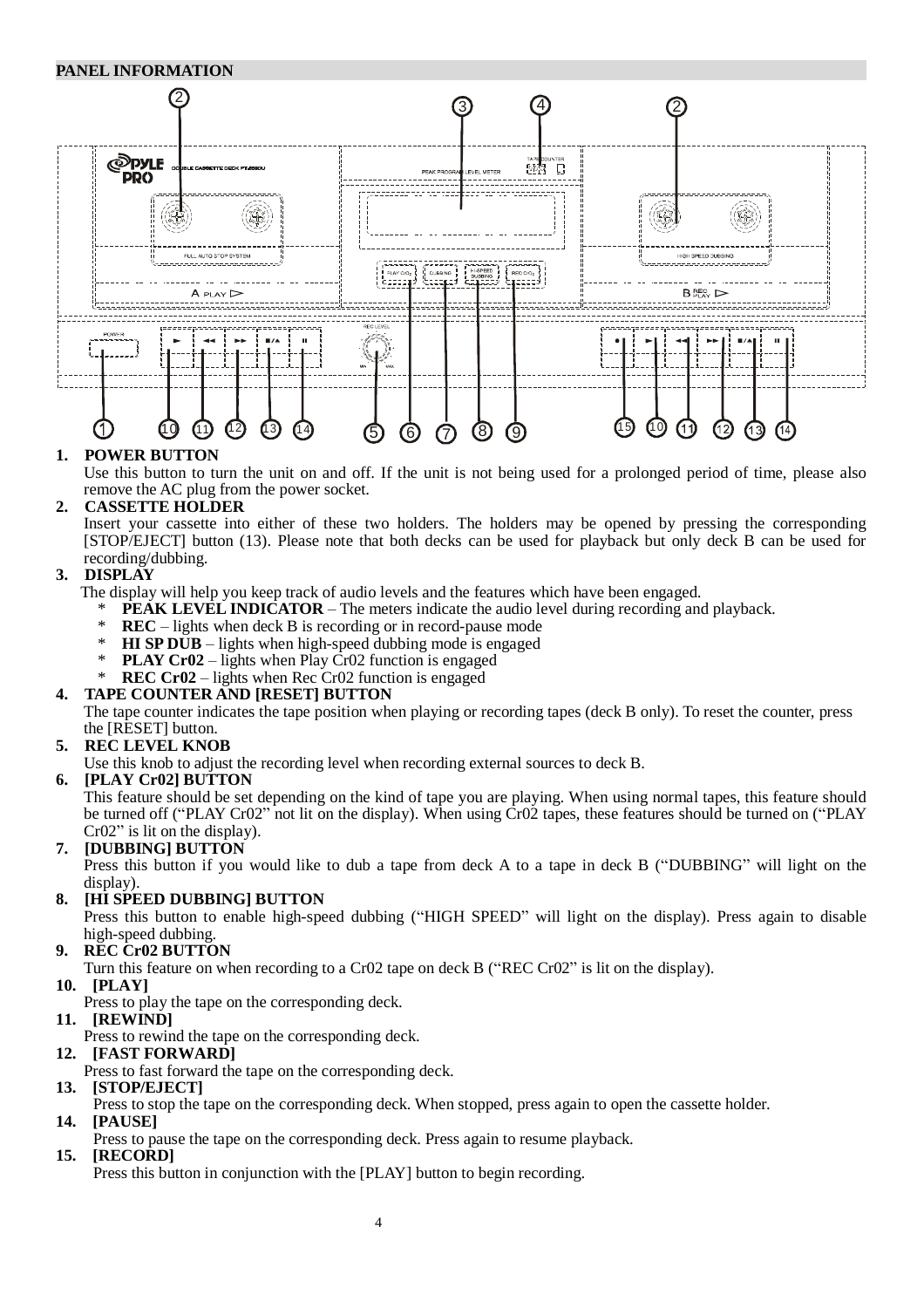#### **OPERATING PROCEDURES**



#### **1. POWER CORD**

Plug this cord into a power socket before powering on the unit. If not using the unit for prolonged periods of time, please remember to turn it off and remove the cord from the socket.

#### **2. USB PORT**

Use the included USB cable to connect this port to an available USB port on your computer when transferring tapes.

# **3. GAIN KNOB**

This knob can be used to adjust the audio signal from the unit to your computer. If you experience distortion and clipping when recording to your computer, we

# **PLAYBACK INSTRUCTIONS**

#### **PLAYING BACK A RECORDED TAPE:**

- 1. Press the [STOP/EJECT] button to open the cassette holder.
- 2. Insert the tape and close the holder. If playing a Cr02 tape, press the Cr02 button.
- 3. If connected to an amplifier system, make sure the amplifier is turned on and adjust its volume to a suitable listening level.
- 4. Press the [PLAY] button to play the tape.

**Please note**: If you are transferring tapes to your

computer, it is possible to hear your tapes through your

computer's soundcard or built-in speakers while

transferring.

recommend turning down the Gain. If the audio level from the unit is extremely low when recording to your computer, we recommend turning up the Gain.

#### **4. REC INPUT**

Connect a stereo RCA cable from an external source to this input. Please note that recording and dubbing only works on deck B.

# **5. PLAY OUTPUT**

This is the combined audio output from deck A and deck B. Connect a stereo RCA cable from this output to the Line or Auxiliary input of a home stereo receiver system.

#### **FAST FORWARDINGAND REWINDING:**

- 1. While the deck is stopped, press the [FAST FORWARD] or [REWIND] button.
- 2. When the tape reaches the desired location, press [STOP/EJECT].
- 3. Press the [PLAY] button to play the tape from this location.

#### **PAUSING:**

- 1. Press the [PAUSE] button to pause the tape.
- 2. Press [PAUSE] again to release and resume playback.

# **STOPPINGAND EJECTING:**

- 1. Press the [STOP/EJECT] button while the tape is playing to stop playback.
- 2. Press [STOP/EJECT] again to eject the tape.